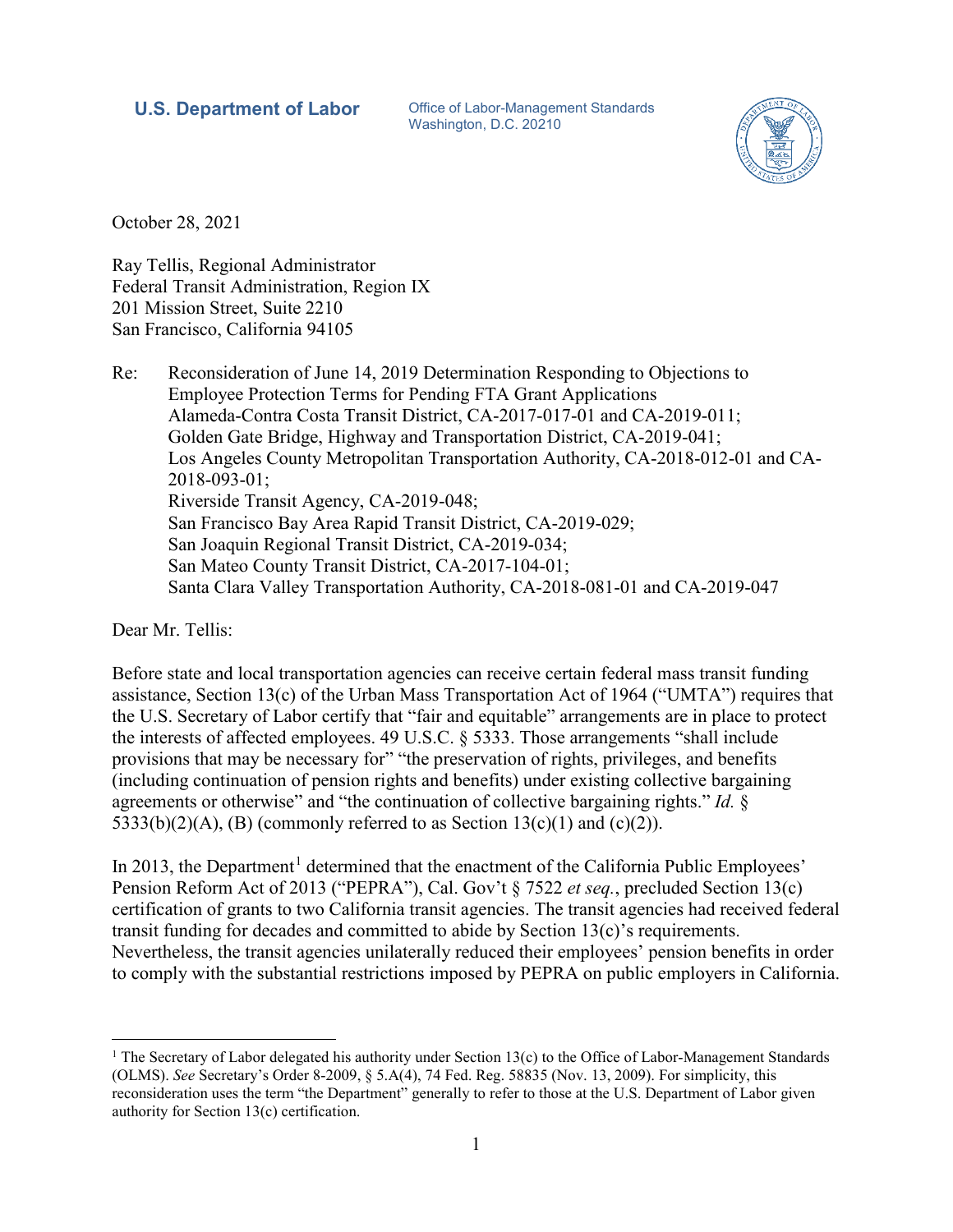The Department reasoned that PEPRA substantially diminished the affected unions' ability to bargain over future pension benefits in violation of Section  $13(c)(2)$ 's requirement to continue collective bargaining rights and reduced benefits provided under the agreements for employees in contravention of Section  $13(c)(1)$ 's preservation of existing benefits requirement. California and the transit agencies successfully challenged the Department's position in the U.S. District Court for the Eastern District of California and ultimately obtained an injunction that precluded the Department from relying on PEPRA to withhold certification of the grant funds intended to benefit those two transit agencies.

On June 14, 2019, the Department issued a determination ("2019 Determination") reevaluating its prior determinations and acquiescing to the district court's conclusions that PEPRA's impact on transit employees did not preclude Section 13(c) certification. In light of litigation brought by transit employees' unions regarding the 2019 Determination, the Department, after further deliberation, believes that the 2019 Determination does not reflect the best approach to certification under Section 13(c). Upon reconsideration, the Department has decided that it does not agree with the substance of the 2019 Determination, which represents a deviation in the Department's long-standing interpretation and application of Section 13(c).

The Department hereby nullifies that 2019 deviation and returns to its original superior position. The Department finds that PEPRA effectively precludes certification under Section 13(c) for those transit agencies subject to its reforms. The reasons for the Department's return to its longstanding position are set forth at length below. The Department, however, is not rescinding or otherwise taking retrospective action as to the particular grant certifications addressed in the 2019 Determination. The Department's certifications pursuant to its 2019 Determination included no conditions indicating that funds could be de-obligated or that transit agencies might incur other obligations in the event of a change in the Department's application of Section 13(c). Therefore, the Department does not believe it would be fair and equitable, in light of all the circumstances, to issue a decision that could de-obligate the funds that have been obligated as a result of these particular grant certifications. The Department's conclusion to this effect accounts for any reliance interests that the State of California and its transit agencies may have in the 2019 Determination; the State's interests in the funds already committed are protected, and the State is now apprised of the approach that the Department will take with respect to Section 13(c) for grant applications prospectively.[2](#page-1-0)

# **Background and Procedural History**

# **The California Public Employees' Pension Reform Act (PEPRA)**

California enacted PEPRA in 2012 to reform the state's public employee pension system. PEPRA affects the vast majority of California transit system employees because most participate in affected public retirement systems, such as the California Public Employees' Retirement System ("CalPERS"), a retirement system established under the County Employees Retirement

<span id="page-1-0"></span><sup>&</sup>lt;sup>2</sup> While the Department will change its approach going forward, it will of course continue to comply with the injunction entered by the Court in the prior case. *See California v. U.S. Dep't of Labor*, 306 F. Supp. 3d 1180, 1190 (E.D. Cal. 2018) (granting injunctive relief but limiting scope of injunction to the two transit agencies at issue in that case).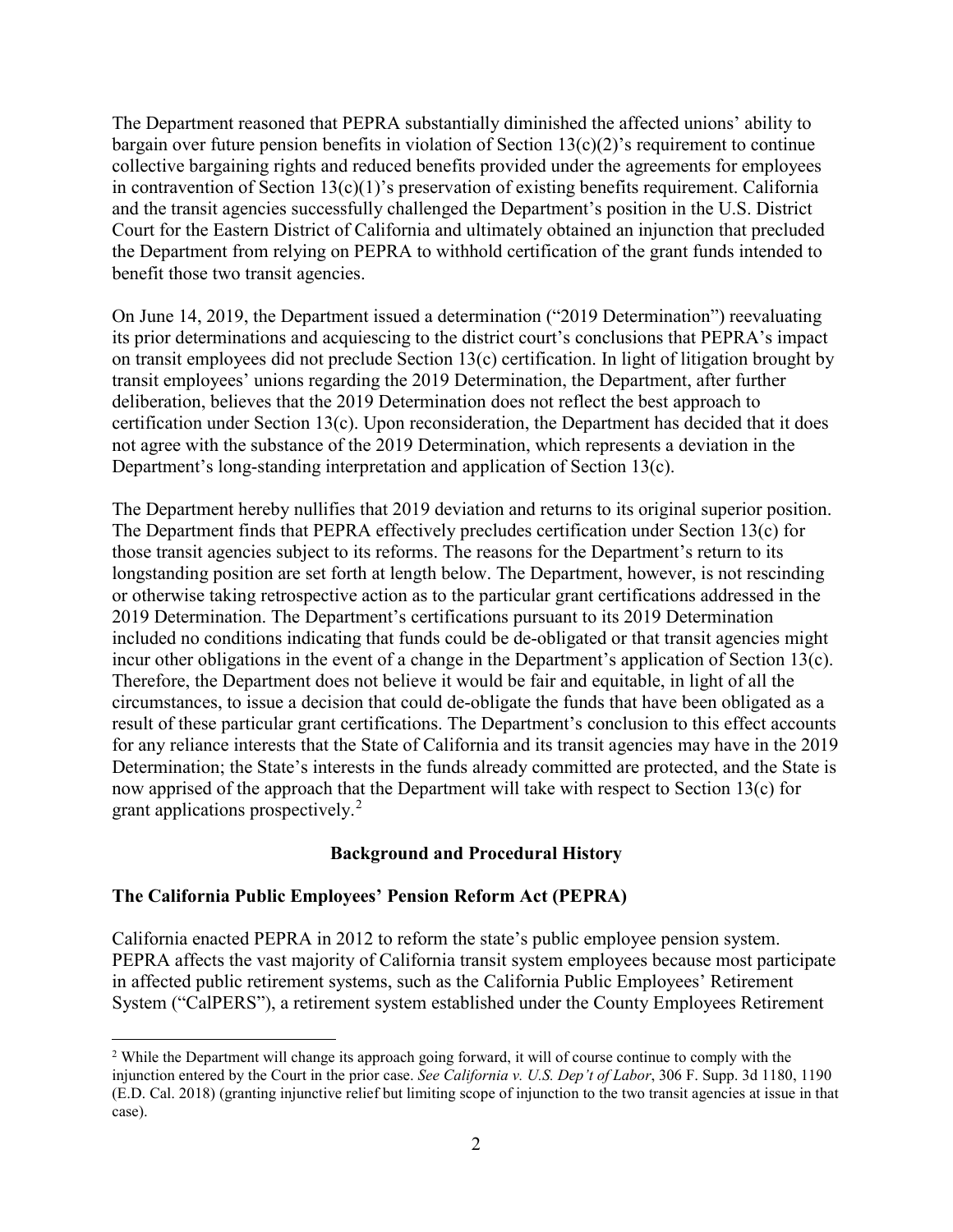Law of 1937 ("1937 Act System"), or an independent public retirement system plan. *See* Cal. Gov't § 7522.02(a)(1);  $AR^3$  $AR^3$  6[4](#page-2-1)-001325 n.1.<sup>4</sup> PEPRA's most significant revisions are for those hired on or after January 1, 2013 ("new employees"), but certain provisions also affect those hired before that date ("classic employees").

PEPRA makes significant reductions to the maximum pension benefits that can be offered by public agencies participating in affected California retirement systems. Among other changes, PEPRA lays the groundwork for increased cost-sharing of defined benefit pensions. PEPRA requires that employees hired on or after January 1, 2013 pay at least 50% of the normal costs of any defined benefit pension plan and prohibits employers from paying any of the statutory employee contribution. Cal. Gov't § 7522.30(c). PEPRA extends that goal to all employees, declaring that "[t]he standard shall be that employees pay at least 50 percent of normal costs." *Id.* § 7522.30(a); *see also id.* § 20516.5(a). As of January 1, 2018, PEPRA also allows employers that contract with CalPERS to require all employees pay 50 percent of the normal costs, although for employees represented by labor unions, the employer can unilaterally impose this requirement only after bargaining to impasse. *Id.* § 20516.5(b) & (c).

PEPRA also makes changes to pension formulas and how benefits are calculated. PEPRA establishes minimum retirement ages and length-of-service requirements, and sets the maximum percentage of compensation to which a retiree will be entitled. *Id.* §§ 7522.20, 7522.25. PEPRA defines the final compensation that will be used to calculate pension benefits, providing for a three-year period for compensable income calculations, excluding certain income such as bonus payments and overtime pay, and capping the total amount of eligible income. *Id.* §§ 7522.10, 7522.32, 7522.34, 7522.42. It phased out the ability of public employees to purchase nonqualified service time (service credit for non-working time) or "airtime." *Id.* § 7522.46. It requires that enhancements to a public employee's retirement formula or benefit can only apply prospectively. *Id.* § 7522.44(a)-(b). PEPRA limits the ability of public employee retirees to work and simultaneously collect a pension. *Id.* § 7522.56.

PEPRA also places limits on the types of plans that public agencies can offer. It bars a public employer from offering a defined benefit pension plan to new employees that would cost more or be riskier to the employer than statutory benefit formulas. *Id.* § 7522.15. PEPRA bars a public employer that did not offer a supplemental defined benefit plan before January 1, 2013, from doing so after that date or from including any new employee in an existing supplemental defined benefit plan. *Id.* § 7522.18(a), (c).

<span id="page-2-0"></span> <sup>3</sup> AR refers to the Administrative Record compiled for the challenge to the Department's 2019 Determination. *See* Certified List of the Contents of the Administrative Record, ECF# 15, filed in *ATU v. U.S. Dep't of Labor*, No. 2:20- CV-00953-KJM-DB, 2021 WL 2003104 (E.D. Cal. May 19, 2021).

<span id="page-2-1"></span><sup>4</sup> Transit agencies in California may choose between various options for retirement systems for their employees. Many transit agencies in California choose to contract with CalPERS or the 1937 Act systems, and by doing so, they are subject to the limitations mandated by PEPRA for those systems. Other transit agencies participate in pension trusts governed by the Employee Retirement Income Security Act of 1974 or have established their own locally administered retirement system. *See* AR 64-001325 n.1. Some transit systems in California use private contractors for the operation of all service and vehicle maintenance and so are not affected by PEPRA's restrictions on public employers and employees.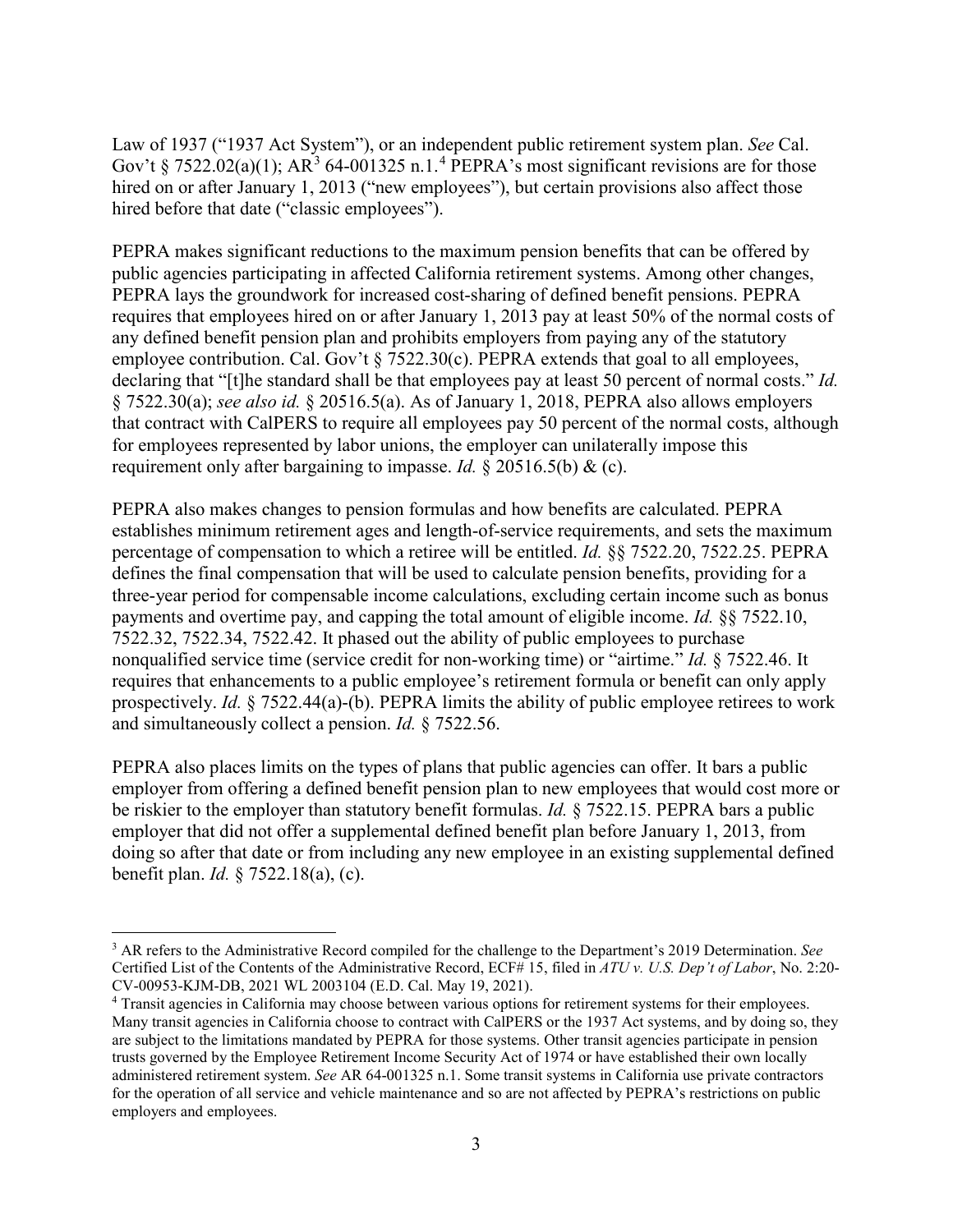### **Prior Related Administrative and Court Proceedings**

### 2013 and 2015 Determinations and Related Litigation

Related prior administrative proceedings began in 2012 when two public transit agencies, the Sacramento Regional Transit District ("SacRTD") and the California Department of Transportation ("Caltrans") on behalf of Monterey-Salinas Public Transit System Joint Powers Agency d/b/a Monterey-Salinas Transit ("MST"), submitted grants for Section 13(c) certification. *See California v. U.S. Dep't of Labor ("Cal. II")*, 2016 WL 4441221, at \*4 (E.D. Cal. 2016). The Amalgamated Transit Union (ATU), whose locals represented affected transit workers, filed objections to certification due to PEPRA's effects on transit workers collective bargaining rights. The Department denied certification of SacRTD's grant application on September 4, 2013 and of MST's application on September 30, 2013, finding, *inter alia*, that PEPRA prevented "continuation of collective bargaining rights" under Section 13(c)(2) and thus precluded certification. *See* AR 5-000126; AR 6-000144; AR 14-000196 ("2013 Determinations").

California and the transit agencies sought review of the 2013 Determinations in the U.S. District Court for the Eastern District of California. In a 2014 decision, the court held that the 2013 Determinations were arbitrary and capricious. *California v. U.S. Dep't of Labor ("Cal. I")*, 76 F. Supp. 3d 1125 (E.D. Cal. 2014). Among the reasons the court provided was that the Department erred in "reflexively" relying on *Amalgamated Transit Union, AFL-CIO v. Donovan*, 767 F.2d 939 (D.C. Cir. 1985), in light of the factual differences between that case and the circumstances presented by PEPRA, which involved "a state's system-wide changes in some aspects of public employment." 76 F. Supp. 3d at 1143. Additionally, the court found that the Department's conclusion that PEPRA prevented collective bargaining over pensions was erroneously premised on an assumption that a pension must necessarily be a defined benefit rather than a defined contribution plan. *Id.* The court further stated that the Department was arbitrary and capricious in, *inter alia*, "fail[ing] to consider the realities of public sector bargaining," and in determining that not yet hired employees had rights under collective bargaining agreements. *Id.* at 1144-45. The court remanded the matter to the Department for further proceedings consistent with its decision. *Id.* at 1148.

On August 13, 2015, the Department reaffirmed its denial of the Section 13(c) certifications, providing additional explanation to address the issues raised by the court. *See* AR 94-001645; AR 99-001677 ("2015 Determinations"). California and the transit agencies returned to court to challenge the new determinations, and the court once again ruled that they were arbitrary and capricious. *California v. U.S. Dep't of Labor ("Cal. III")*, 306 F. Supp. 3d 1180, 1190 (E.D. Cal. 2018); *Cal. II*, 2016 WL 4441221. The court found that the statutory text and legislative history of Section 13(c) were ambiguous as to whether Section 13(c)(2)'s provision requiring "the continuation of collective bargaining rights" protected those rights from a diminishing or lessening that fell short of elimination. *Cal. II*, 2016 WL 4441221, at \*9-12, 15-17. The court noted, however, that the history of the statute suggested that the provision was "motivated primarily by larger-scale restrictions on collective bargaining rights" not present in this case. *Id.* at \*17.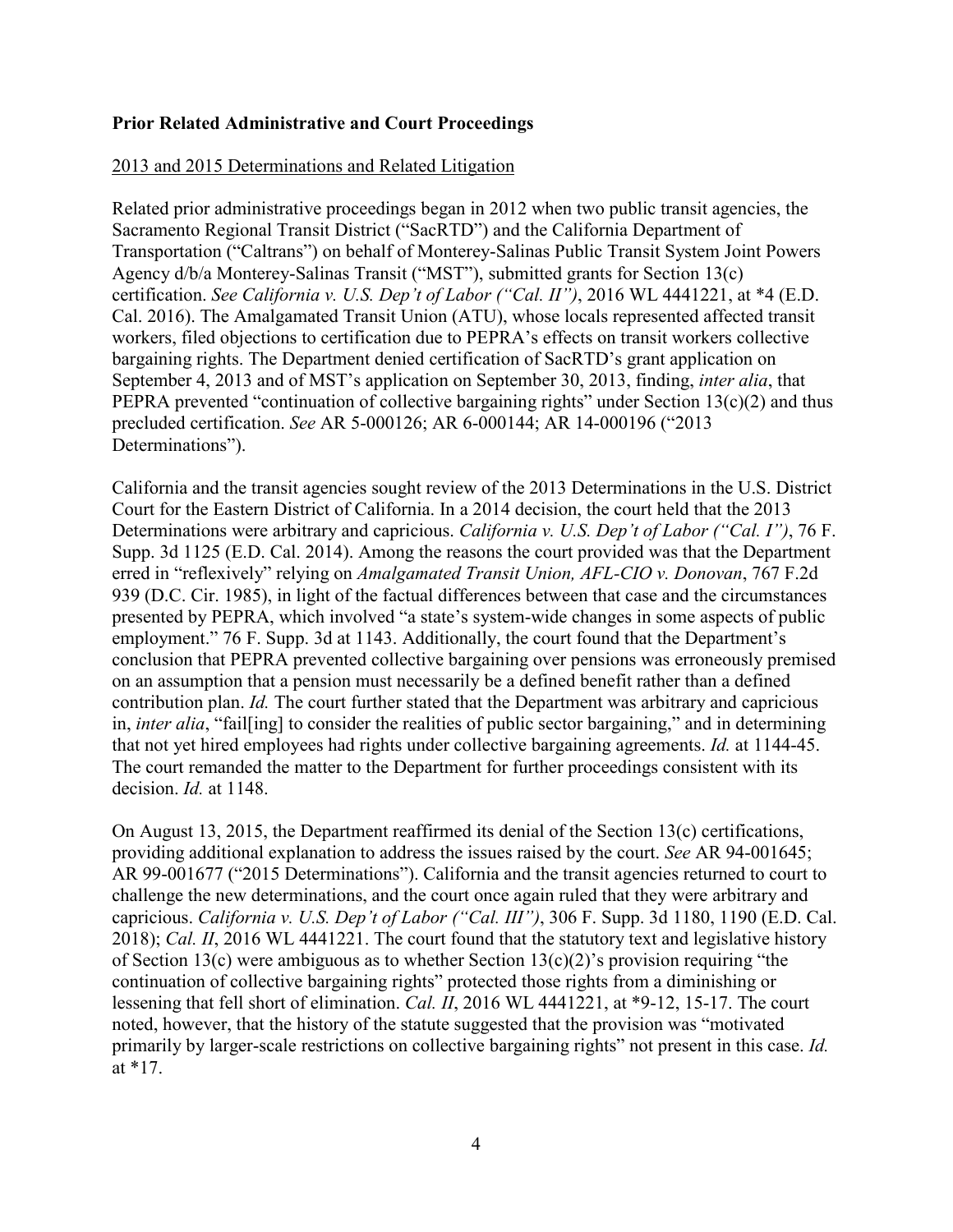The court also determined that the Department erred in relying on case law establishing that even minimal unilateral changes by an employer could violate the statute because Congress' intent was not to apply all National Labor Relations Act (NLRA) law to states through the UMTA. *Id.* at \*19-20. The court determined that PEPRA was a permissible state law "backdrop" for collective bargaining because it did not substantially interfere with federal labor policy. *Id.* at \*21-26. In making this determination, the court analyzed whether a private analog of PEPRA would be subject to preemption under the NLRA. *Id.* The court created a test with the following five factors to evaluate this preemption issue: (1) Does the state law concern state interests deeply rooted in local feeling and responsibility and are those interests a merely peripheral concern of federal policy?; (2) Is the state law one of general applicability?; (3) Does the law protect workers' interests, for example, by establishing minimum labor standards?; (4) Does the state law essentially dictate the substantive result of collective bargaining?; (5) Does the law otherwise clash with the federal goal of encouraging the employer and the representative of the employees to establish, through collective negotiation, their own charter for the ordering of industrial relations? The court's application of this test resulted in one factor favoring the Department (the fifth), one factor favoring the transit agencies (the fourth), and the remaining three factors being neutral or uncertain. Within the context of this test and also as an independent basis, the court found the Department erred in failing to explain why the transit authority's ability to negotiate for other types of benefits did not make up for any change made by PEPRA. *Id.* at \*25, 27-28.

The court also ruled that the Department had been arbitrary or capricious in concluding that there were not adequate arrangements in place to preserve the pension rights of classic employees given the less significant changes to these employees' benefits. *See Cal. III*, 306 F. Supp. 3d 1180. The court enjoined the Department from relying on PEPRA to deny California's application of funding for MST or SacRTD under Section 13(c)(1) or (2). *Id.* at 1190. The Department appealed the court's decisions, but, on November 5, 2018, moved voluntarily to dismiss the appeal. *See* AR 162-002563. On December 19, 2018, the Ninth Circuit denied ATU's motion to intervene and dismissed the appeal. *See id.*

# June 14, 2019 Determination and Related Litigation

On November 16, 2018, the Department re-referred the SacRTD and MST grant applications to ATU and the recipients. Between January and May 2019, the Department also referred eleven other grant applications by California transit agencies. *See* AR 163-002569 (2019 Determination). ATU objected to the proposed certifications of the SacRTD and MST grants on the basis that it would be premature and improper to certify the grant to comply with the district court's decision given that an appeal was still pending.<sup>[5](#page-4-0)</sup> See id. at 1-2. ATU objected to the other proposed certifications due to PEPRA's effect on transit employees' collective bargaining rights. *See id.* at 2.

On June 14, 2019, the Department issued the 2019 Determination responding to ATU's objections to certification of multiple California grants due to PEPRA's effect on transit employees' collective bargaining rights. The 2019 Determination explained that the Department had "reexamined" its earlier position, and "[i]n light of the [California] district court's

<span id="page-4-0"></span><sup>&</sup>lt;sup>5</sup> At that time, ATU's motion to intervene was still pending.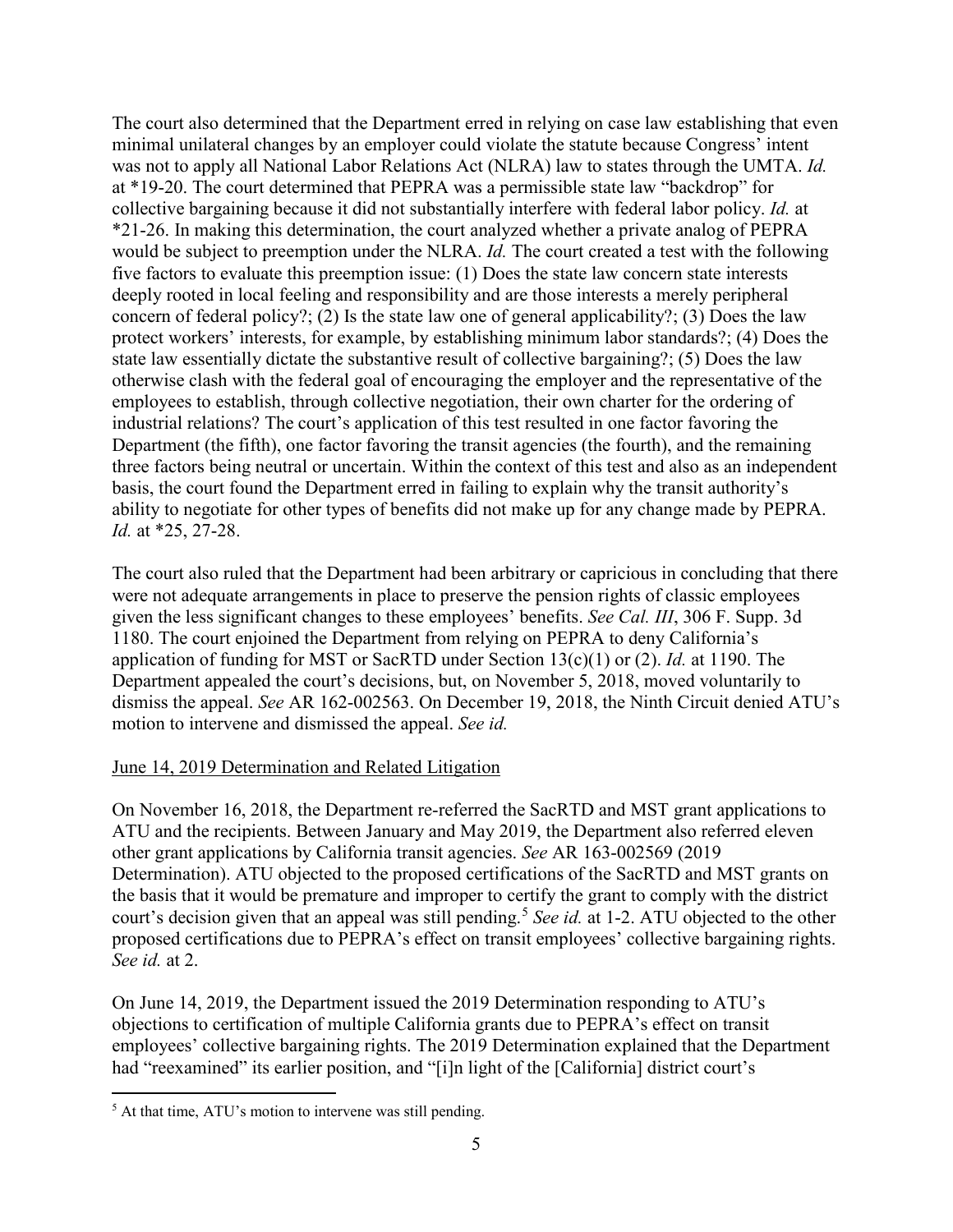decisions," had "concluded that PEPRA does not present a bar to certification under section 13(c)." *Id.* at 2. The 2019 Determination first explained that it had reexamined the scope of its certification authority under Section 13(c) and determined that the provision grants the Secretary "broad discretion" to determine the adequacy of protective arrangements under Section 13(c). *Id.* at 4-5.

The Department further acknowledged that while the statute requires the Secretary to assess whether each of the enumerated statutory objectives has been satisfied, "the Secretary still retains broad discretion in evaluating fairness and equity vis-à-vis each of the five objectives." *Id.* at 5. Turning specifically to the provisions for the preservation of benefits and continuation of collective bargaining rights, the Department found that they could be read "strictly to mean no changes can be made to employees' rights, or more leniently to mean that rights must only be substantially continued or preserved." *Id.* at 5-6. The 2019 Determination noted that the purpose and context of the statute suggest, however, that the more lenient interpretation is appropriate. *Id.* at 6-7. The Department explained that Section 13(c) was designed to give the Secretary the flexibility to consider states' unique circumstances and not rigidly incorporate the strictures of the NLRA that preclude an employer from making even minimal unilateral changes to terms and conditions of employment. *Id.*

The 2019 Determination applied this interpretation to the grants at issue, finding that PEPRA did not substantially affect transit employees' benefits under existing collective bargaining agreements or impermissibly impair collective bargaining rights in violation of Section 13(c). *Id.* at 7-9. The Department explained that PEPRA only impacts bargaining over one substantive term of employment, pensions, and does not foreclose bargaining altogether but leaves employees free to negotiate around its restrictions. *Id.* at 7-8. It further explained that PEPRA was not aimed at the collective bargaining process but at alleviating the state of California's "serious financial problem of pension funding." *Id.* at 8. In light of PEPRA's unique purpose and limited effect, the Department concluded that it did not preclude certification of the grants at issue. *Id.*

On August 22, 2019, ATU and some of its affiliated California local unions filed suit against the Department in the U.S. District Court for the District of Columbia, challenging the Department's certification of grants to the California transit agencies in the 2019 Determination. California filed a motion to intervene along with a proposed motion to transfer venue to the U.S. District Court for the Eastern District of California, which were granted by the U.S. District Court for the District of Columbia on December 19, 2019 and April 29, 2020, respectively. *See ATU v. U.S. Dep't of Labor*, No. 2:20-CV-00953-KJM-DB, 2021 WL 2003104 (E.D. Cal. May 19, 2021). ATU moved for summary judgment, and the Department and California separately filed oppositions and cross-motions for summary judgment.

Prior to the filing of the Department's reply, there was a change in administration that resulted in new leadership assuming responsibility for the Department. The Department sought and received stays from the court so that new leadership would have time to become familiar with the issues in this case and decide whether to reconsider the Department's position regarding PEPRA. The Department now issues this reconsideration of its 2019 Determination.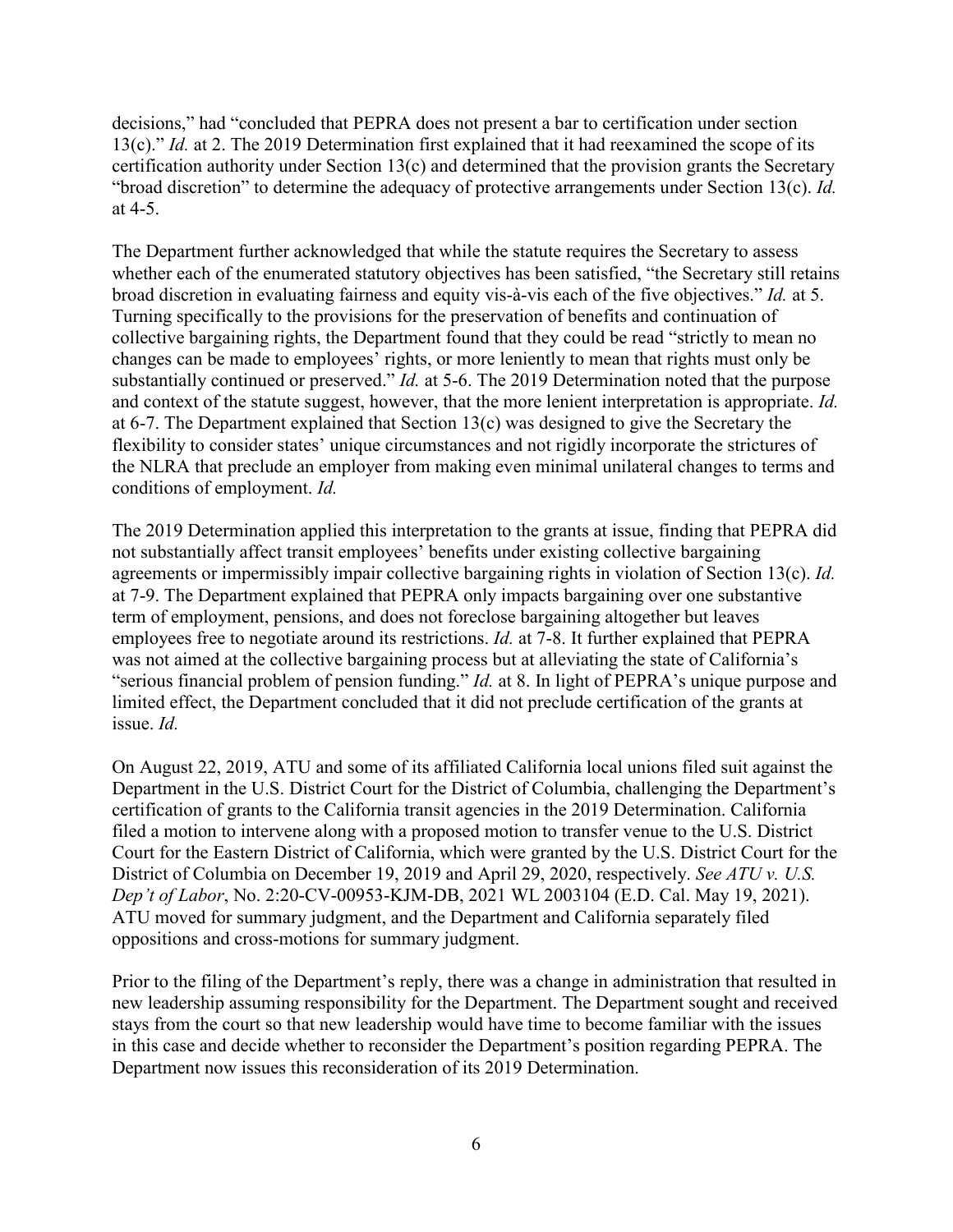#### **Analysis**

### **Understanding Collective Bargaining**

PEPRA substantially interferes with the scope of permissible collective bargaining by transit workers and transit agencies such that Section  $13(c)(2)$ 's requirement regarding "the continuation of collective bargaining rights" is not met. PEPRA places limits on the maximum pension benefits obtainable by transit workers, making defined benefit plan terms less favorable and shifting investment risk from employer to employee. As noted above, PEPRA established a minimum contribution amount for new employees, set the formula for time-in-service requirements, capped pensionable compensation, excluded certain compensation from pensionable compensation, and placed limitations on supplemental defined benefit plans. After PEPRA, unions and the transit agencies can no longer bargain freely about the calculation of defined benefit pensions, the service requirements for qualification, the compensation to be used for calculating pension amounts, the percentage of costs to be paid by new employees, or the addition of a new defined benefit plan. In essence, PEPRA largely removed the subject of defined benefit pensions from collective bargaining.

In doing so, PEPRA significantly interferes with transit employees' ability to bargain over pension rights, which is a mandatory subject of collective bargaining. *See Allied Chem. & Alkali Workers of Am., Local Union No. 1 v. Pittsburgh Plate Glass Co., Chem. Div.*, 404 U.S. 157, 159 (1971) ("Under the National Labor Relations Act, as amended, mandatory subjects of collective bargaining include pension and insurance benefits for active employees."); *S. Nuclear Operating Co. v. NLRB*, 524 F.3d 1350, 1356 (D.C. Cir. 2008) (explaining that the Supreme Court has "made clear that retirement benefits for current employees are mandatory bargaining subjects"). While PEPRA does not restrict collective bargaining procedures themselves, it predetermines significant aspects about the outcome of any such procedures with respect to defined benefit pensions. The state law places new limits on the potential solutions that transit agencies and transit workers can reach to the question of appropriate wages and benefits. In the Department's assessment, this constitutes a significant interference with transit workers' collective bargaining rights such that they are not "continued" within the meaning of Section 13(c) and the Department cannot certify that fair and equitable arrangements are in place to protect transit workers affected by assistance in California.

California and its transit agencies have received federal transit funding for decades and committed to abide by Section 13(c)'s requirement that changes to transit employees' wages and benefits be brought about by collective bargaining rather than state fiat. PEPRA violated this agreement, mandating that transit agencies make changes to workers' benefits and resulting in collective bargaining agreements that are consistent with the new limits. California and the transit agencies have not remedied the violation and continue to allow PEPRA to impede transit workers' collective bargaining rights with its significant limits on obtainable defined benefit pension plans. In limiting potential solutions that employers and employees can reach regarding the question of deferred compensation, PEPRA continues to interfere with the collective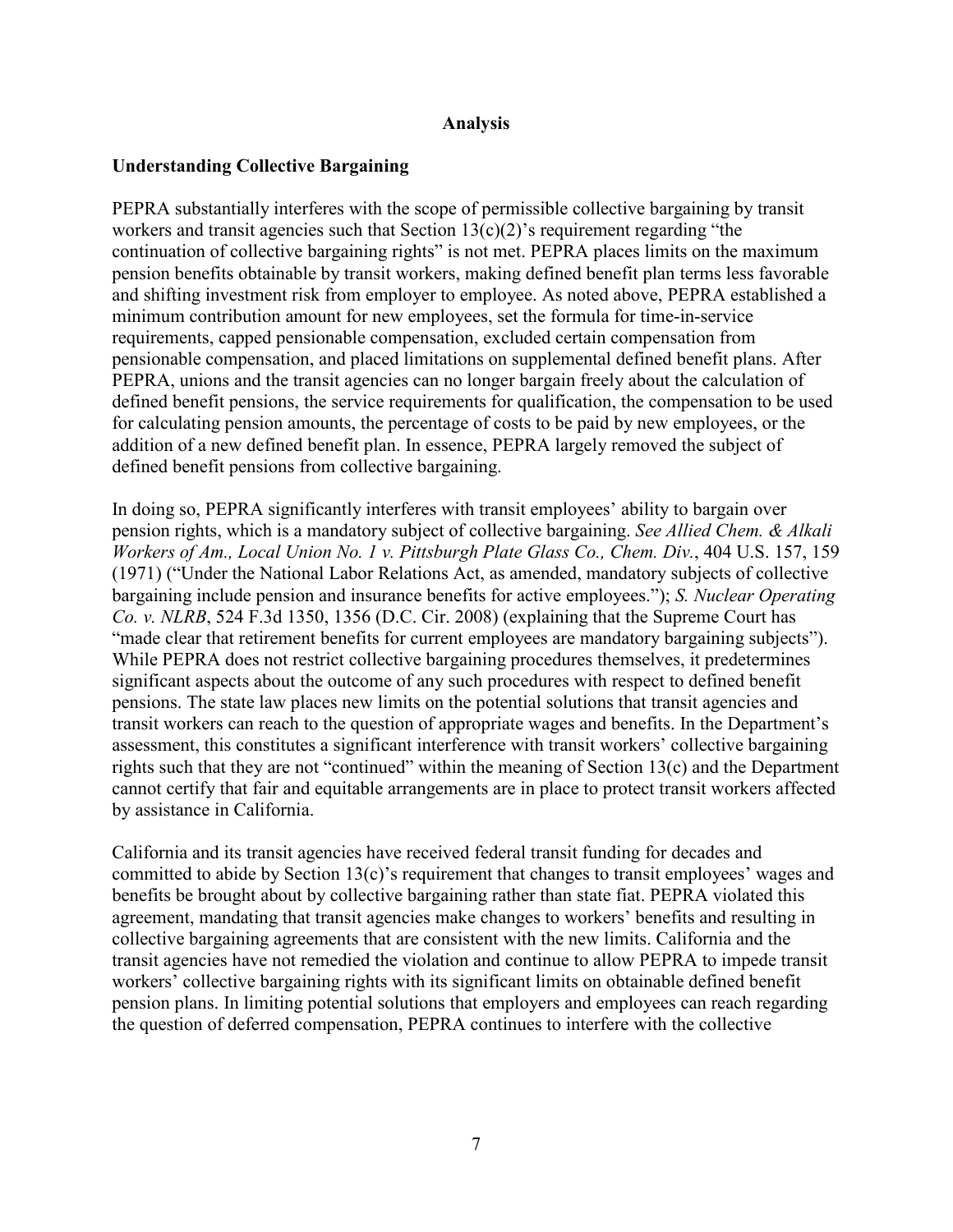bargaining process regardless of the specific terms of workers' collective bargaining agreements now in existence.<sup>[6](#page-7-0)</sup>

The Department remains convinced of the accuracy of this assessment of PEPRA's impact after reviewing the 2019 Determination and the district court decisions finding the 2013 and 2015 Determinations to be in violation of the Administrative Procedure Act. For the reasons explained below, the Department disagrees with the exercise of discretion under Section 13(c) reflected in the 2019 Determination, notwithstanding the arguments made in those decisions that Section 13(c) certification is appropriate despite PEPRA. First, the Department does not agree that PEPRA's changes are so insignificant and unsubstantial that they do not impermissibly interfere with the continuation of collective bargaining rights for purposes of Section 13(c). Second, the Department does not believe that any of the complexities inherent in the interrelationship of public sector bargaining, state law, and federal labor law provide a justification for overlooking PEPRA's impact on transit workers' collective bargaining rights.

# **PEPRA's Impact on Collective Bargaining Rights**

The 2019 Determination and district court decisions portray PEPRA's impact as insignificant and minimal by focusing on the ways in which collective bargaining rights were continued. The Department does not agree that PEPRA's substantial impact on pension benefits can be minimized by simply focusing on aspects of transit workers' collective bargaining rights that were untouched by the law.

First, the Department is not convinced that PEPRA's impacts are minor because they affect defined benefit plans but not defined contribution plans. *See* 2019 Determination at 7; *Cal. I*, 76 F. Supp. 3d at 1143. In order for a state or transit agency to significantly interfere with collective bargaining over pensions, it is not necessary that it affect bargaining about all types of pension plans. PEPRA's restrictions on defined benefit plans are sufficient alone, especially given the advantages such plans offer employees, including putting investment risk on the employer. *See* 2015 Determinations at 19-20.<sup>[7](#page-7-1)</sup>

<span id="page-7-0"></span> <sup>6</sup> PEPRA significantly interferes with collective bargaining rights for employees of affected public retirement systems, despite gradations in its effect. PEPRA's practical impact on transit employees depends on the particulars of each employee's situation, including the benefits enjoyed by the employee at PEPRA's enactment, the public retirement system that the transit agency participates in and the pension plan(s) it offers employees, and potentially the existence and contents of a collective bargaining agreement separately negotiated by a union to which the employee belongs.

<span id="page-7-1"></span> $7$  A defined benefit plan provides for a fixed periodic payment at retirement, which can be funded by contributions from the employer and employee. In a defined benefit plan, the employer is obligated to make up any shortfall in payouts to employees and so "typically bears the entire investment risk." *Hughes Aircraft Co. v. Jacobson*, 525 U.S. 432, 439 (1999); *Hurlic v. Southern California Gas Co.*, 539 F.3d 1024, 1029 (9th Cir. 2008). In contrast, defined contribution plans typically operate by having an employee contribute a fixed amount to their individual account, sometimes with employer contributions. At retirement, the employee is entitled to benefits based on the gains, losses, and expenses that investment of the contributions have incurred. *See Hughes Aircraft*, 525 U.S. at 439; *Hurlic*, 539 F.3d at 1029. Defined contribution plans shift the investment risk to the employee, and often require the employee to make decisions about contribution amounts, types of investment, and how to convert the funds to retirement income. *See, e.g.*, U.S. Government Accountability Office, Retirement Income, Ensuring Income Throughout Retirement Requires Difficult Choices, GAO-11-400 (June 7, 2011), *available at*  [http://www.gao.gov/products/GAO-11-400.](http://www.gao.gov/products/GAO-11-400)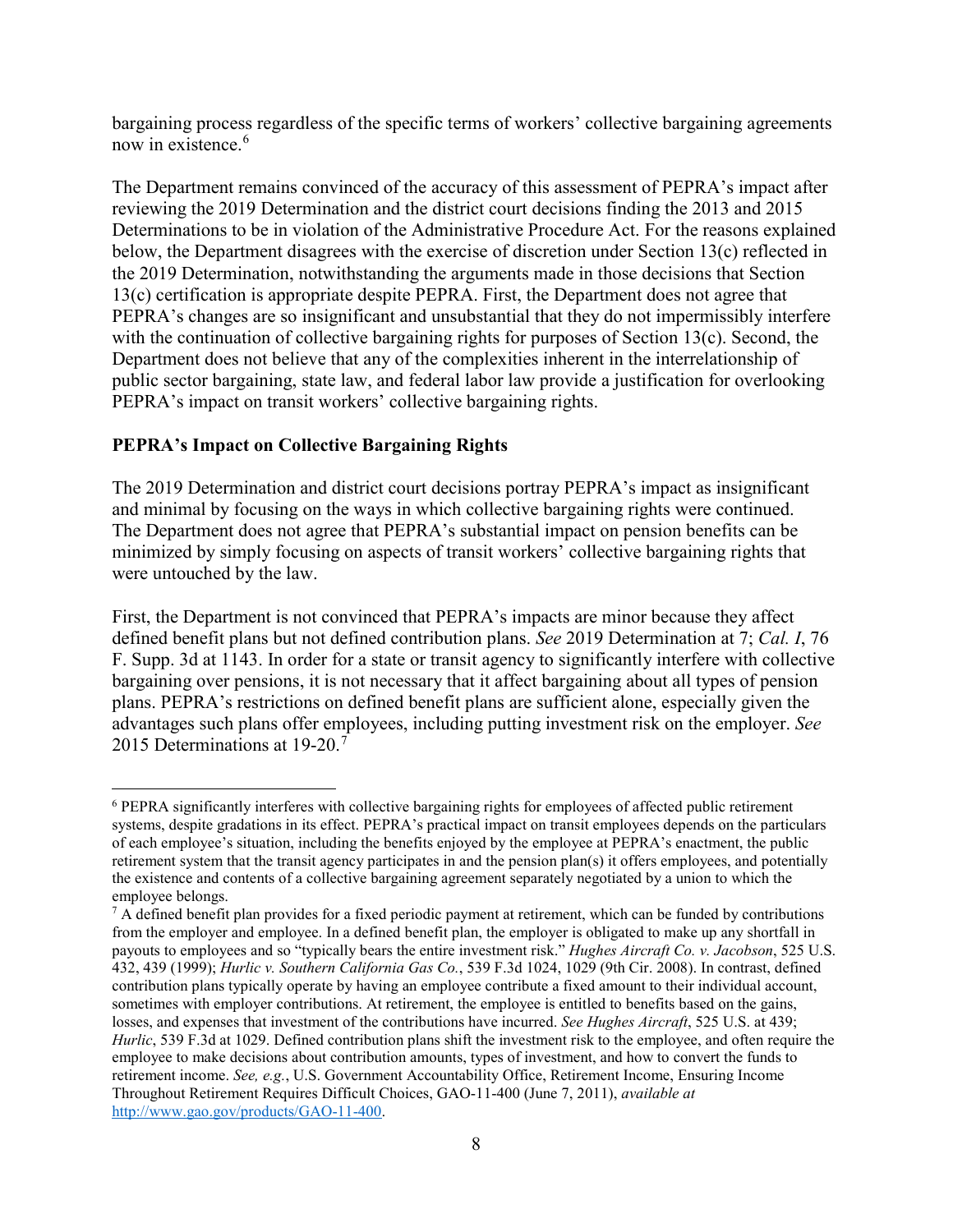Second, the Department now finds untenable the 2019 Determination's conclusion that PEPRA's impact is diminished because it is not aimed at collective bargaining procedures themselves. *See* 2019 Determination at 8. Continuation of collective bargaining rights logically requires that an employer abide by the procedures in place and not be able to dictate terms and conditions of employment by fiat. An employer's unilateral change to terms and conditions of employment is a violation of the collective bargaining process and procedures. *See USC Univ. Hosp. & Nat'l Union of Healthcare Workers*, 358 NLRB 1205, 1213 (2012) ("It is, of course, long, well established Board and court authority that an employer violates Section 8(a)(5) and (1) of the [NLRA] if it makes a unilateral change in the wages, hours, working conditions, or other terms and conditions of employment of its employees without first giving a union representing a unit of employees notice and an opportunity to bargain." (*citing NLRB v. Katz*, 369 U.S. 736, 743 (1962))). As the D.C. Circuit observed in *Donovan*, "[c]ollective bargaining does not exist if an employer retains the power to establish wages, hours and other conditions of employment without the consent of the union or without at least first bargaining in good faith to impasse over disputed mandatory subjects." 767 F.2d at 951. In enacting PEPRA, the state unilaterally dictated certain substantive results of the collective bargaining process by preventing employees from obtaining certain favorable terms for defined benefit pension plans.<sup>[8](#page-8-0)</sup> PEPRA's unilateral changes to obtainable pension benefits is inconsistent with the continuation of collective bargaining rights, just as changes to aspects of collective bargaining procedures may be as well.

Third, the Department finds unsupported the 2019 Determination's conclusion that PEPRA's effects are mitigated by the fact that employees and employers are free to bargain around PEPRA's effects and within its restrictions. *See* 2019 Determination at 8; *Cal. II*, 2016 WL 4441221, at \*25, 28. In theory, employees may be able to coax an employer to offer certain benefits to mitigate the effect of PEPRA's restrictions. But this will always be true in any situation where the state or employer takes away rights or benefits but does not completely eliminate collective bargaining. The logical result of this type of reasoning is that the employer will always be able to shape by state fiat the types of benefits obtainable in favor of employers and chip away at collective bargaining rights. For collective bargaining rights to continue, state employers cannot have authority to unilaterally diminish significant terms and conditions of employment of transit workers. As the D.C. Circuit in *Donovan* recognized, "the substantive provisions of collective bargaining agreements may change, but section 13(c) requires that the changes be brought about through collective bargaining, not by state fiat." 767 F.2d at 953.

Moreover, in practice, PEPRA places a hand on the scale in favor of the employer in a manner that is inconsistent with the process of collective bargaining. Under the rules of collective bargaining, an employer would need to negotiate with employees if it wished to place new restrictions on obtainable pension benefits and would likely need to offer some compensatory benefits to employees in exchange. In contrast, by enacting PEPRA, the state unilaterally

<span id="page-8-0"></span><sup>&</sup>lt;sup>8</sup> As explained in the 2015 Determinations, pension plans are one of the terms and conditions of employment over which an employer must bargain collectively. Pensions were understood to be a mandatory subject of collective bargaining at the time of Section 13(c)'s passage. *See* 2015 Determinations at 11-12. Indeed, Section 13(c) itself specifically notes pensions rights among those protected. *See* 49 U.S.C. § 5333(b)(2)(A) (requiring "the preservation of rights, privileges, and benefits (including continuation of pension rights and benefits) under existing collective bargaining agreements or otherwise").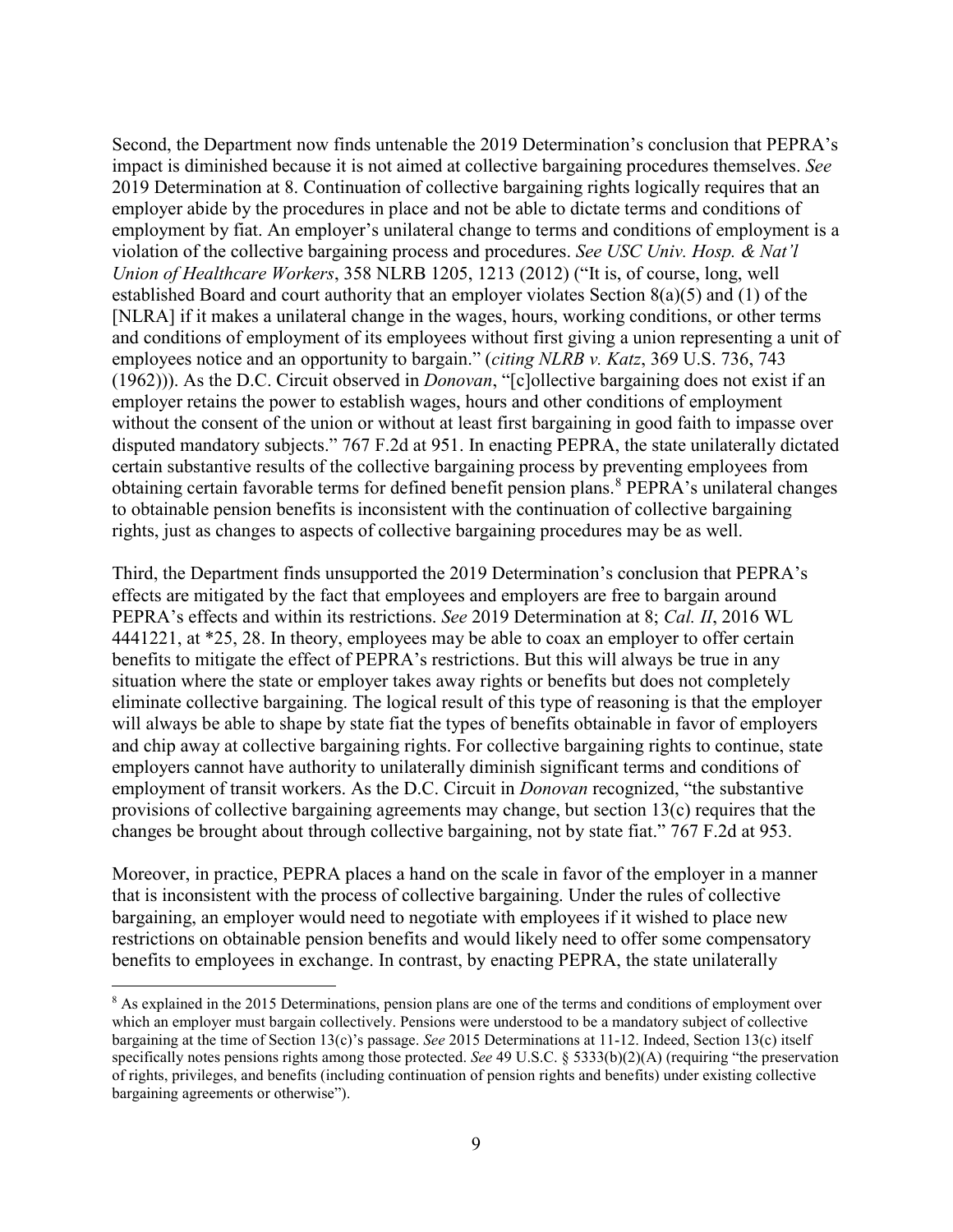removed certain outcomes from the process that were considered unfavorable to public employers in the state. PEPRA creates a result in favor of the employer without the prerequisite negotiations, which typically is what encourages employers to offer compensatory benefits to induce an agreement from employees. As such, the Department is not persuaded that PEPRA's effects can so easily be mitigated. It is not reasonable to base an assessment of whether collective bargaining rights have continued on speculation that some employees *may* have been able to obtain some compensatory benefits in exchange for restrictions mandated by state law. In the Department's judgment, PEPRA's restrictions constitute a significant interference with collective bargaining rights, regardless of the results of subsequent negotiations regarding pensions and other benefits.

Fourth, the Department does not view PEPRA's restrictions as less impactful because the most significant changes apply to recently hired employees. *See Cal. I*, 76 F. Supp. 3d at 1144-45. It is well established that new employees are entitled to the rights granted under collective bargaining agreements. *See* 2013 Determinations at 12-13; *see also J.I. Case Co. v. NLRB*, 321 U.S. 332, 334-36 (1944); *Gvozdenovic v. United Air Lines*, 933 F.2d 1100, 1106-07 (2d Cir. 1991). Employers may not unilaterally change wages and benefits of new employees. *See, e.g.*, *Mississippi Power Co.*, 332 NLRB 530, 532 n.10 (2000), *enfd. in relevant part*, 284 F.3d 605 (5th Cir. 2002); *Triple A Fire Prot., Inc.*, 315 NLRB 409, 422 (1994). The Ninth Circuit has specifically held that an employer violates federal labor law when it refuses to collectively bargain over new employees or refuses to apply the terms of existing agreements to the new employees. *NLRB v. Big Bear Supermarkets No. 3*, 640 F.2d 924, 931 (9th Cir. 1980). Given this basic principle of collective bargaining, it is appropriate to consider PEPRA's provisions affecting new employees when assessing the impact of the law on the continuation of collective bargaining rights. Additionally, Section 13(c)'s protections could soon become meaningless if the Department were to ignore employers' actions affecting the rights and benefits of recently hired or new employees, and there is "nothing in the text of the provision to suggest that the essential process entailed in 'the continuation of collective bargaining rights' should come to mean less as time goes by." *Donovan*, 767 F.2d at 957 (Ginsburg, J., concurring). As such, the Department is not persuaded by the district court decisions' and the 2019 Determination's assessment of PEPRA's effect on collective bargaining rights as trivial or unsubstantial.

### **Interrelationship of Public Sector Bargaining, State Law, and Federal Law**

As explained below, upon further reflection, the Department finds the arguments in the 2019 Determination and district court decisions related to the dynamics involved in applying principles of federal labor law to state or local government to be unpersuasive. The Department looks to federal labor law in assessing these arguments about the intended relationship between Section 13(c) and state laws in order to understand the general scope of the duty to bargain collectively. As the D.C. Circuit recognized in *Donovan*, the Department now finds that the legislative history to the Urban Mass Transportation Act "reveals Congress' clear intent to measure state labor laws against the standards of collective bargaining established by federal labor policy." 767 F.2d at 948. Nevertheless, the Department uses NLRA precedent as guidance below and is not suggesting its rigid application to Section 13(c). *See* 2019 Determination at 6; *Cal. II*, 2016 WL 4441221, at \*19.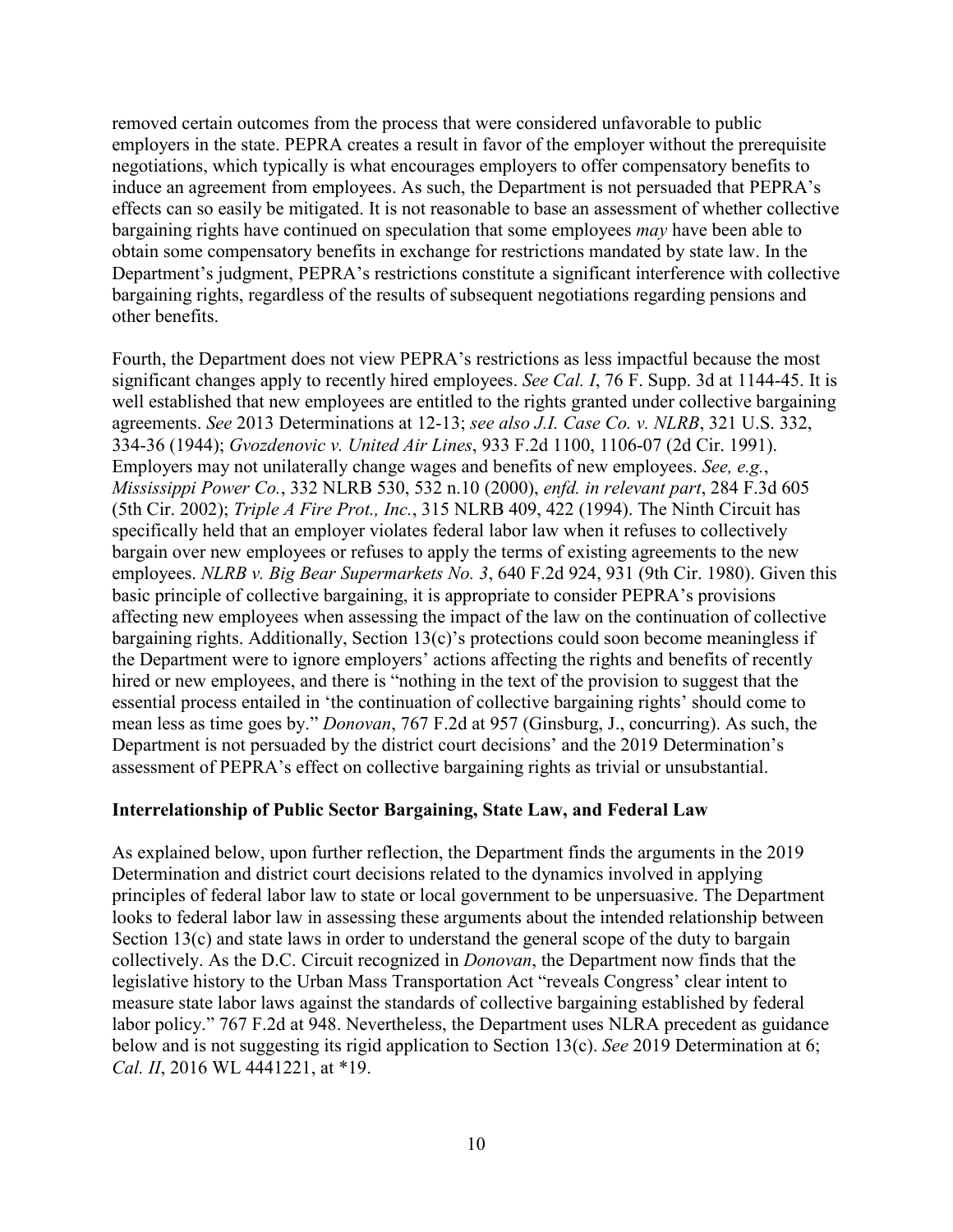#### Public Sector Realities

First, the Department does not find that the "realities of public sector bargaining" require the Department to excuse PEPRA's impact. *See Cal. II*, 2016 WL 4441221, at \*21. The Department is familiar with the "realities of public sector bargaining" and that the process entails additional actors, considerations, and complications. Transit agencies need to consider "taxes, legislative policies, constitutional requirements, civil service principles, municipal codes, and other concerns in addition to the ordinary concerns of private employment, like budgets or competitors' practices." *See id*. Here, transit agencies were placed in an additional federal-state bind because California enacted a law that interfered with collective bargaining relationships that its transit agencies had agreed to preserve and continue as a condition of continued receipt of federal transit assistance.

As the 2019 Determination stated, Section 13(c) gives the Secretary of Labor a degree of flexibility and ability to adapt state and local circumstances to collective bargaining. *See* 2019 Determination at 6. But the Department does not view this flexibility as meaning that it is obligated to ignore or excuse all state or local government's unilateral changes to transit workers' rights because of "the many rocks and hard places between which [transit agencies] must navigate." *See Cal. II*, 2016 WL 4441221, at \*21. Rather, Section 13(c) contemplates that the Department be allowed to conclude that a law impermissibly interferes with Section 13(c)'s protections, and "seek changes in state law and ultimately to refuse financial assistance when state law prevented compliance with § 13(c)." *See Jackson Transit Auth. v. Local Div. 1285, Amalgamated Transit Union, AFL-CIO-CLC*, 457 U.S. 15, 25 n.8 (1982); *see also Donovan*, 767 F.2d at 947 ("Section 13(c) does not prescribe mandatory labor standards for the states, but rather dictates the terms of federal mass transit assistance. States are free to forego such assistance and thus to adopt any collective bargaining scheme they desire . . . . But the statute does not allow states to eliminate collective bargaining rights and still enjoy federal aid."). In the Department's estimation, PEPRA's effects are significantly negative and cannot be disregarded simply because of the additional difficulties that public sector bargaining often entails.

### Accommodation to Local Circumstances

Second, the Department does not conclude that PEPRA's impact should be overlooked as part of accommodating collective bargaining principles to California's and local agencies' unique circumstances. PEPRA was enacted to respond to the state's budgetary concerns. *See Cal. I*, 76 F. Supp. 3d at 1138 ("In 2012, California's Governor signed the PEPRA into law 'to reform California's public employee pension systems and to bring the staggering cost of funding such systems under fiscal control.'" (quoting California's First Amended Complaint)). The 2019 Determination granted undue latitude to California, drawing support from NLRA law that "'allows private employers to follow the dictates of economic necessity, so long as they bargain over the effects of management's decisions.'" 2019 Determination at 8 (quoting *Cal. II*, 2016 WL 4441221, at \*25). But "effects bargaining" under the NLRA refers to decisions employers may make unilaterally because they are solely within the province of management, and does not apply to mandatory subjects of bargaining, like retirement benefits for current employees. *See First Nat'l Maint. Corp. v. NLRB*, 452 U.S. 666, 674-77 (1981).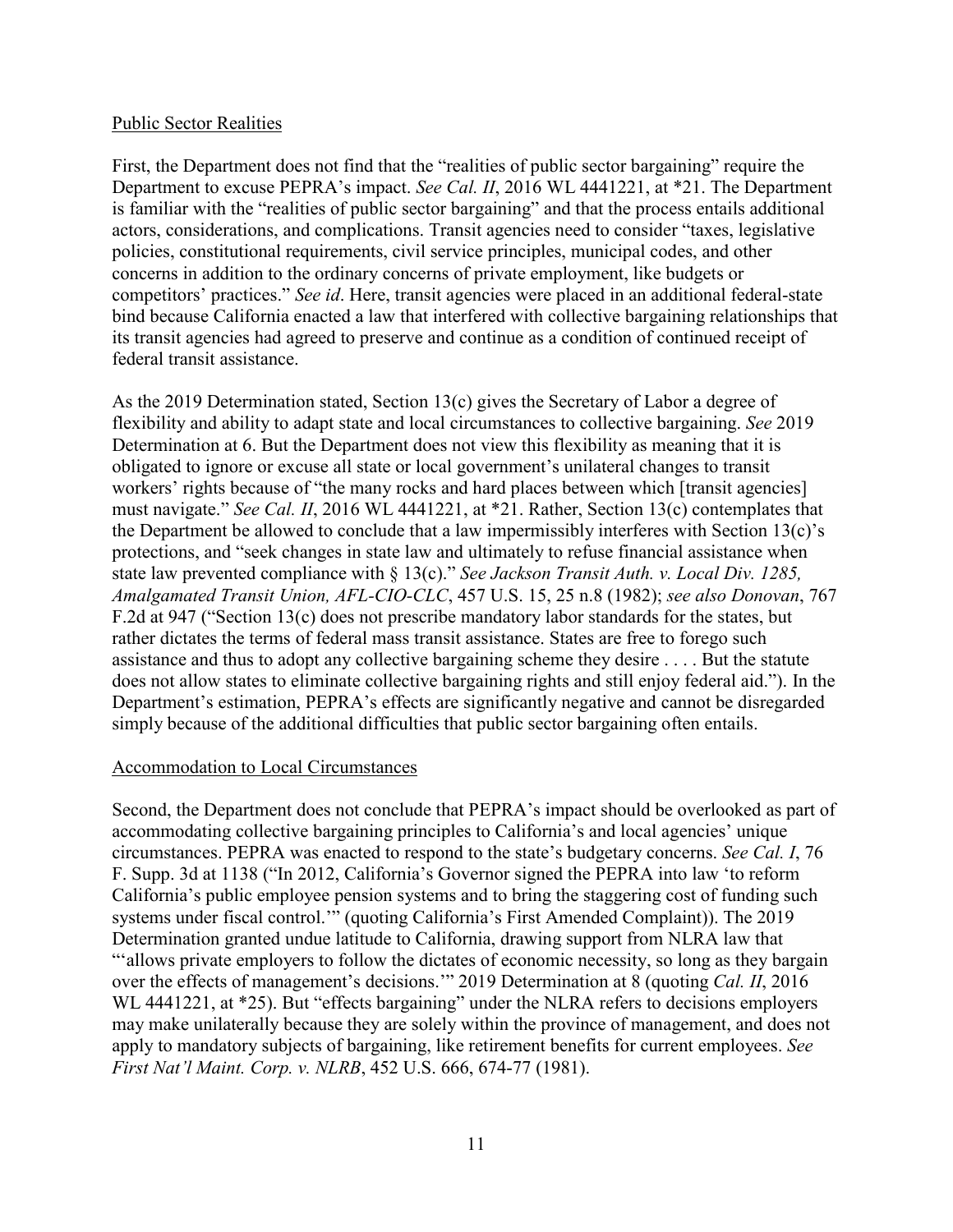Moreover, NLRA case law does not generally excuse unilateral actions regarding a mandatory subject of collective bargaining simply because "such action was compelled by economic need or that it may have served what may appear to us to be a desirable economic objective." *Oak Cliff-Golman Baking Co.*, 207 NLRB 1063, 1064 (1973), *enfd.*, 505 F.2d 1302 (5th Cir. 1974); *see also Air Convey Industries*, 292 NLRB 25, 26 (1988) (finding employer's financial inability to make the required benefit fund payments and that it has ceased operations to be no defense to a violation of the NLRA's requirement to abide by provisions of a collective bargaining agreement); *NLRB v. Manley Truck Line, Inc.*, 779 F.2d 1327, 1330-32 (7th Cir. 1985) (upholding NLRB's rejection of employer's argument for an economic necessity exception to the NLRA's prohibition against unilateral modifications of an existing collective bargaining agreement); *Milwaukee Terminal Servs.*, 282 NLRB 637, 639 (1987) (rejecting economic necessity defense to employer's unilateral changes made after expiration of an existing contract). NLRA precedent does recognize an exception to bargaining requirements where there are extraordinary unforeseen economic exigencies having a major economic effect that require the employer to take immediate action. *See* NLRB, GC 20-04: Case Summaries Pertaining to the Duty to Bargain in Emergency Situations (Mar. 27, 2020), *available at* [https://www.nlrb.gov/guidance/memos-research/general-counsel-memos.](https://www.nlrb.gov/guidance/memos-research/general-counsel-memos)

With this background in mind, the Department finds there is insufficient justification to merit exercising any flexibility accorded to the Department to accommodate the unique circumstances of states and localities to collective bargaining procedures. The 2019 Determination did not set forth evidence establishing that California's budget constraints constituted compelling economic circumstances that would justify excusing the requirement to collectively bargain with transit workers about significant aspects of defined benefit plans. There is insufficient evidence to support its conclusion that the budgetary concerns behind PEPRA's enactment were such that they merited special consideration when determining whether collective bargaining rights have been continued within the meaning of Section 13(c). As such, unique state and local circumstances here do not justify overlooking the limitations that PEPRA imposes on the collective bargaining relationship between transit agencies and workers.

#### State Law Backdrops

Lastly, the Department does not conclude that PEPRA should more properly be considered a permissible state law backdrop for collective bargaining rather than an intrusion on collective bargaining rights. *See Cal. II*, 2016 WL 4441221, at \*21-26; *Cal. I*, 76 F. Supp. 3d at 1143. Section 13(c) does not preempt PEPRA, and an NLRA-preemption analysis is unnecessary. *See Jackson Transit Auth.*, 457 U.S. at 25 n.8, 27 (explaining legislative history that clarifies that "Section 13(c) would not supersede state law," and reflects "congressional intent that the Federal Government be able to seek changes in state law and ultimately to refuse financial assistance when state law prevented compliance with  $\S 13(c)$ "). To the extent preemption cases can be useful in determining whether a state law violates Section 13(c), they support the conclusion that PEPRA improperly intrudes on collective bargaining rights, as thoroughly discussed in the 2015 Determinations. *See* 2015 Determinations at 13-16.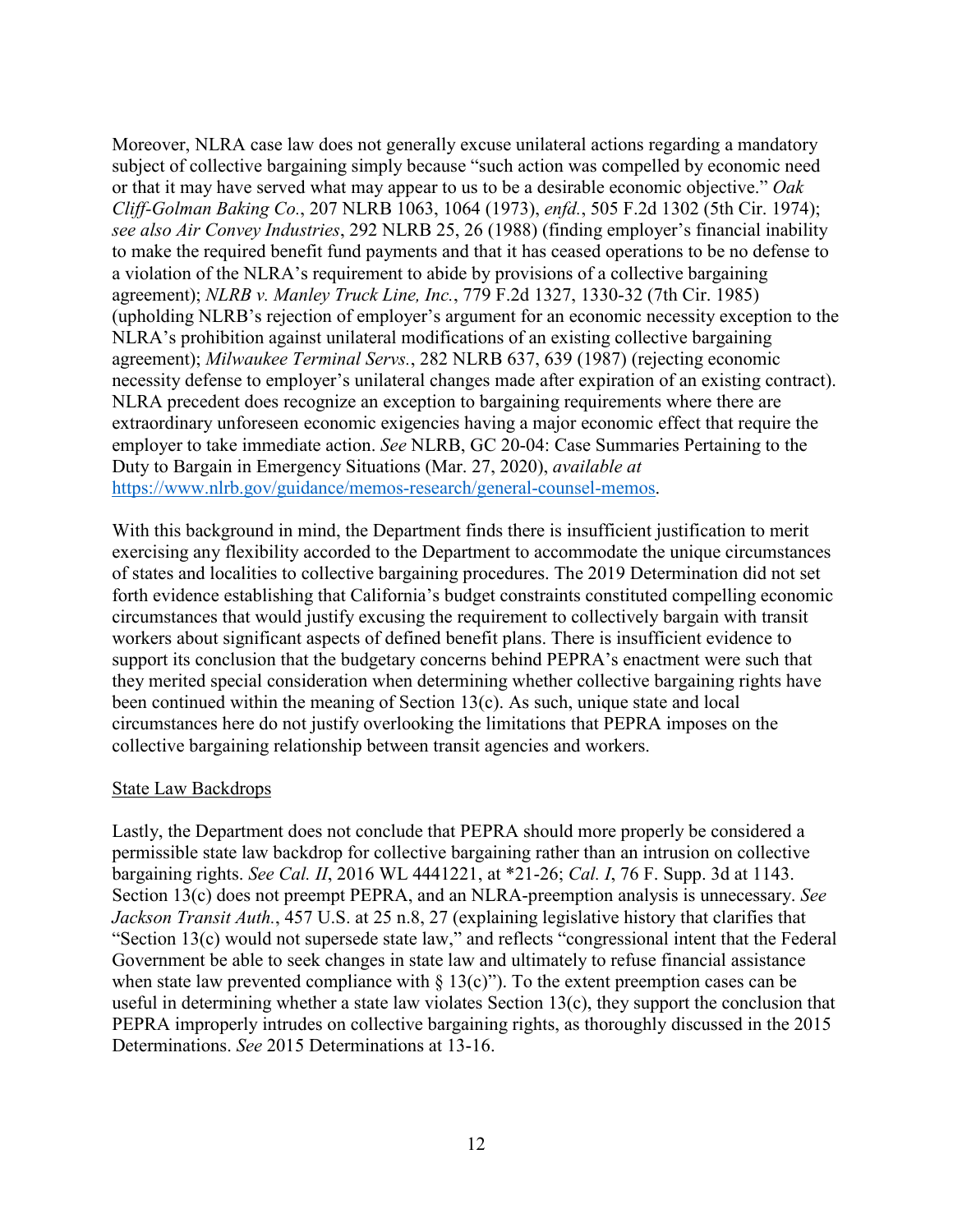As the 2015 Determinations explain, PEPRA does not resemble the kind of law that survives the NLRA preemption analysis under the doctrine set forth in *Lodge 76, International Association of Machinists v. Wisconsin Employment Relations Commission*, 427 U.S. 132, 140 (1976). PEPRA cannot properly be characterized as a state law setting minimum labor standards or mandating certain benefits that does not intrude into the processes of collective bargaining. *See Metropolitan Life Insurance Co. v. Massachusetts*, 471 U.S. 724, 727, 751-58 (1985) (upholding a state law requiring insurance policies to provide mental health coverage where the law had only the most indirect effect on employees' self-organization and collective bargaining); *Fort Halifax Packing Co., Inc. v. Coyne*, 482 U.S. 1, 21-22 (1987) (finding not preempted a state law requiring employers to provide a one-time severance payment to employees affected by a plant closing). PEPRA establishes ceilings and prohibits negotiation over aspects of defined benefit pensions; it does not set minimum standards. With its substantive mandates, PEPRA "virtually dictate[s] the results" of defined benefit pension provisions of collective bargaining agreements. *See Chamber of Commerce v. Bragdon*, 64 F.3d 497, 501 (9th Cir. 1995) (finding preempted a county ordinance that imposed a detailed wage and benefit scheme for construction projects within the county).

PEPRA differs from the state laws noted above in another manner: it is not a general law seeking to regulate all state citizens, private and public. Rather, PEPRA involves the state "acting as an employer," an area where the state "has a much narrower latitude to enact laws that trench upon the terms of a collective bargaining agreement negotiated under the regime of federal labor laws." *See Hull v. Dutton*, 935 F.2d 1194, 1198 (11th Cir. 1991). Ignoring PEPRA's intrusion on collective bargaining and treating it as only a backdrop would "give the State tremendous liberty to abrogate collective bargaining contracts with its own employees under the guise of enacting a 'minimum labor standard.'" *Id.* at 1199. States could eviscerate Section 13(c)'s protections merely by passing laws defining benefits available to public employees. Section 13(c) was clearly enacted to prevent such a result. *See Jackson Transit Auth.*, 457 U.S. at 25 n.8 (noting "congressional intent that the Federal Government be able to seek changes in state law and ultimately to refuse financial assistance when state law prevented compliance with  $\S 13(c)$ "); *Donovan*, 767 F.2d at 948 (explaining it was "Congress' clear intent to measure state labor laws against the standards of collective bargaining established by federal labor policy").

The Department is not persuaded by the district court's contrary conclusion that PEPRA presents "no substantial inconsistency with federal labor policy." *Cal. II*, 2016 WL 4441221, at \*21-26. The Department does not base its decision-making on the five factor test the court constructed and used to reach this conclusion. None of the Department's recent in-depth examinations of the statutory language and legislative history of Section 13(c) yielded the conclusion that Congress intended a preemption analysis to govern the Secretary's conclusions about what arrangements are fair and equitable. *See* 2019 Determination, 2015 Determinations, 2013 Determinations. Moreover, most of the factors, as applied by the district court, seem ill-suited to making any necessary nuanced distinctions between state laws affecting transit employee rights to varying degrees. Only the last factor (whether the law clashes with the goal of encouraging collective negotiation) seems directly aligned with Section 13(c)'s purpose, and this was the only factor the court found weighed in favor of finding PEPRA impermissibly intruded on collective bargaining. *See id.* at 25. The other four factors (the first, second, third, and fourth) seem unhelpful when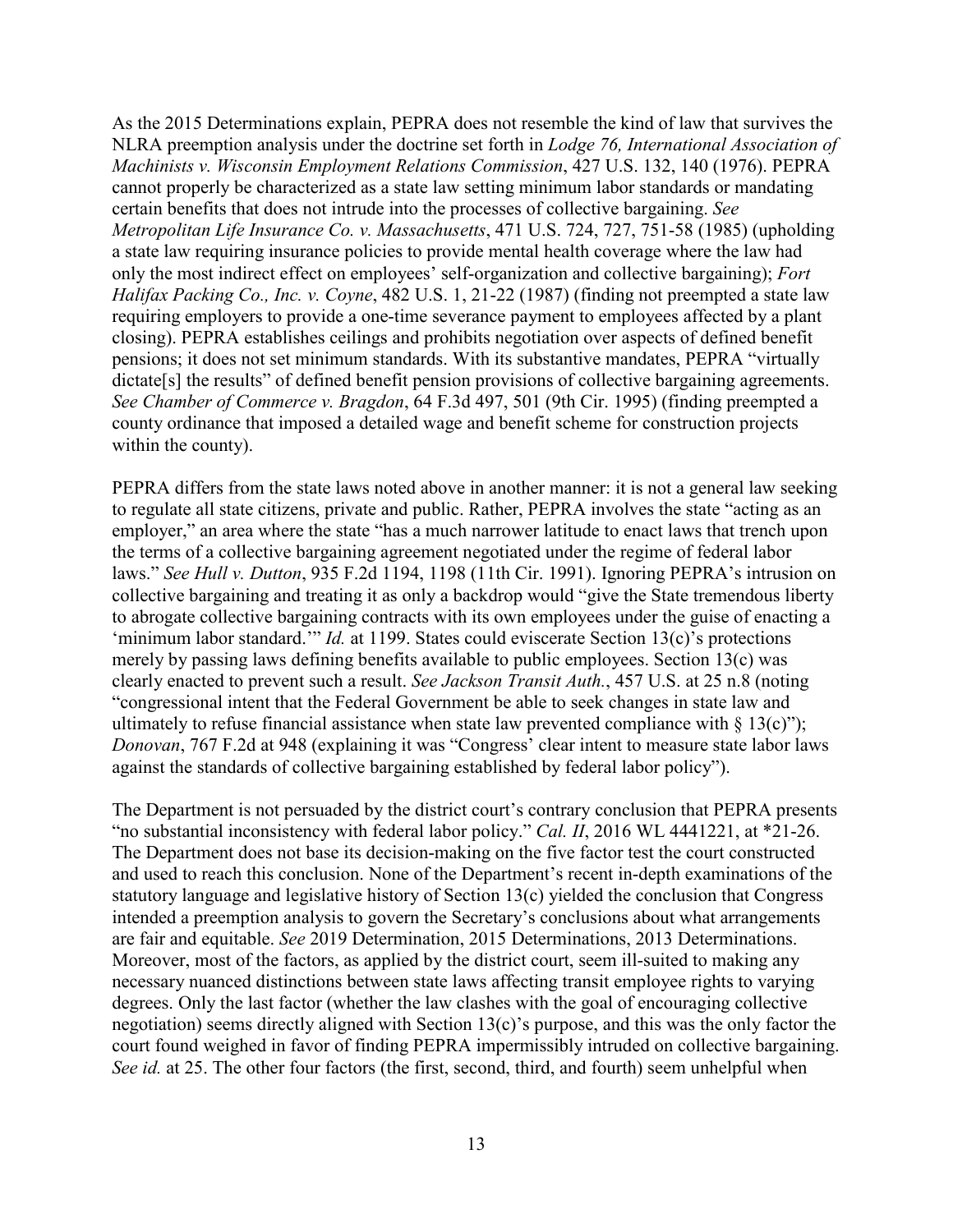evaluating the significance of state laws affecting transit workers' rights as they will likely not weigh in favor of finding a violation of Section 13(c) no matter the impact of the state law.

The district court found the first factor (whether the state law concerns deeply-rooted state interests) could not resolve in favor of the Department's position because PEPRA reflected "an overarching concern with a broad and traditional state interest: the budget." *Id.* at \*24. A state's budget will likely be implicated whenever a state enacts cost-saving measures cutting employee benefits. Taken to its logical conclusion, this factor provides no protection against a state law that dramatically cuts benefits bargained for by transit workers.

The court found that the second factor (whether the state law is generally applicable) could not weigh in favor of the Department's position because California enacted PEPRA rather than the transit agencies, with whom the transit workers directly bargained. *Id.* at \*25. Thus, this factor would never weigh in favor of finding a state law significant so long as public transit workers fall under the authority of a sub-agency of the state. Taken to the logical conclusion, it would mean Section 13(c) provides no protection against generally applicable state law unless there is a direct relationship between the state and the transit worker. This interpretation would be contrary to Section 13(c)'s purpose to protect transit workers against state laws that interfere with collective bargaining rights. *See Jackson Transit Auth.*, 457 U.S. at 25 n.8; *Donovan*, 767 F.2d at 948.

The court found that PEPRA was neutral as to the third factor (whether the state law is directed toward the protection of workers' interests) even though "PEPRA's changes increase the share of pension costs borne by employees and are intended to alleviate California's financial burdens as employer." *Cal. II*, 2016 WL 4441221, at \*25. Still, the district court found that the third factor did not support the Department's position because "[i]t is not clear . . . that a state law conflicts with federal policy simply because its substantive result may tend to favor employers" and since transit agencies and employees could still engage in negotiations to offset PEPRA's effects. *Id.* This factor, at least as applied by the district court, does not seem useful in measuring intrusion on employees' collective bargaining rights if it returns an inconclusive result as to a law clearly and admittedly directed at improving the employer's interests at the cost of workers' interests.

Lastly, the court found that the fourth factor (whether the state law essentially dictates the substantive result of collective bargaining) was not met because transit workers could bargain around and within the restrictions of PEPRA. *Id.* at \*25. Laws like PEPRA capping allowable benefits do dictate a substantive result: they dictate an agreement with benefits lower than the cap. As applied by the district court, the effect of these caps cannot be taken into account. Presumably, this factor could only weigh in favor of recognizing a significant intrusion if the state removed entire subject(s) of collective bargaining from the table or prohibited any further collective bargaining. This factor, like the first and second, therefore is not capable of making nuanced distinctions between state laws impacting transit workers' rights. As such, the Department does not find the district court's preemption analysis to provide a workable standard for evaluating state law's interference with collective bargaining relationships protected by federal law. Nor, as explained above, does the Department believe that the realities of public sector bargaining or California's unique circumstances provide a justification for PEPRA's interference with collective bargaining rights.